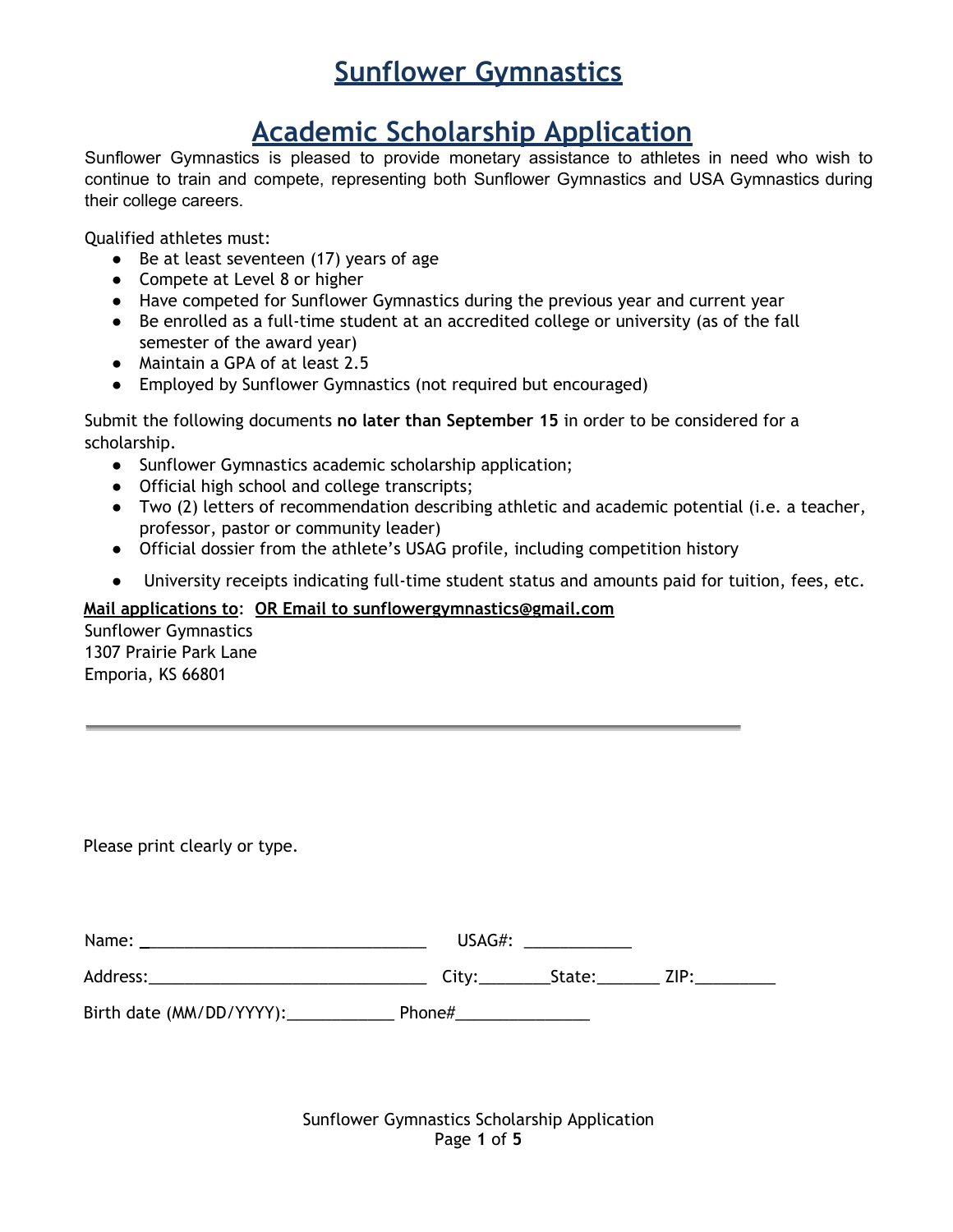## **Academic Scholarship Application**

Team Affiliation:

|                              | <b>Tumbling</b> | Trampoline | Double Mini<br>Trampoline |
|------------------------------|-----------------|------------|---------------------------|
| Current<br>competition level |                 |            |                           |
| Number of years<br>competed  |                 |            |                           |

High school attended (include city and state):

High school graduation date: High school GPA: \_\_\_\_\_\_\_\_\_\_\_\_\_\_\_\_\_\_\_\_\_\_\_\_\_\_\_\_\_\_\_\_\_\_ University attending

(include city and state):

College level: Cumulative college GPA: Expected college grad date: Signature: Date:

Parent/Guardian signature: Date:

1. List **national-level** and **international-level** medals earned during the last competition year.

| Event | Level | Medal |
|-------|-------|-------|
|       |       |       |
|       |       |       |
|       |       |       |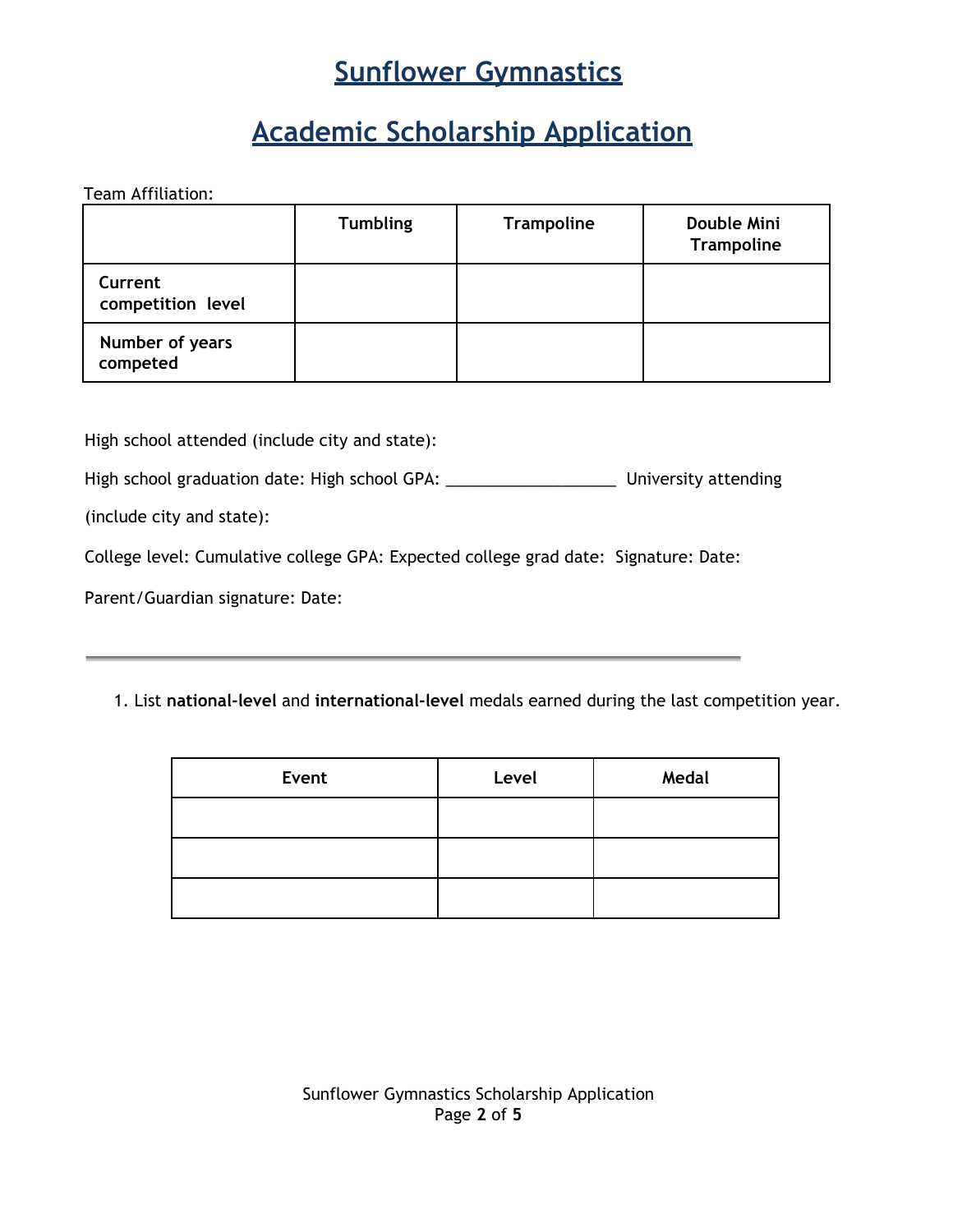## **Academic Scholarship Application**

2. List additional athletic accomplishments, including other medals earned in trampoline and tumbling.

| Year | Event | Level | Medal |
|------|-------|-------|-------|
|      |       |       |       |
|      |       |       |       |
|      |       |       |       |
|      |       |       |       |
|      |       |       |       |
|      |       |       |       |

- 3. What do you consider your greatest athletic accomplishment(s)?
- 4. What are your athletic goals for the coming year?
- 5. Describe your leadership activities in trampoline and tumbling, such as volunteer (unpaid) participation in clinics or meets. How do you conduct yourself as a role model for younger/ lower-level gymnasts?
- 6. What are your academic goals? Include your current or planned major or degree program.

7. List your academic awards and/or honors, including the years received, and whether your participation is high school-level or college-level.

8. List any community/volunteer activities, your role in the activities, and the years you participated.

9. What are your current career goals?

10. How would a scholarship contribute to your academic, athletic, and career goals? Be specific.

11. List all income received for the previous year **OR** expected income for the current year.

Salary/Wages (include from W-2): \$

Loans: \$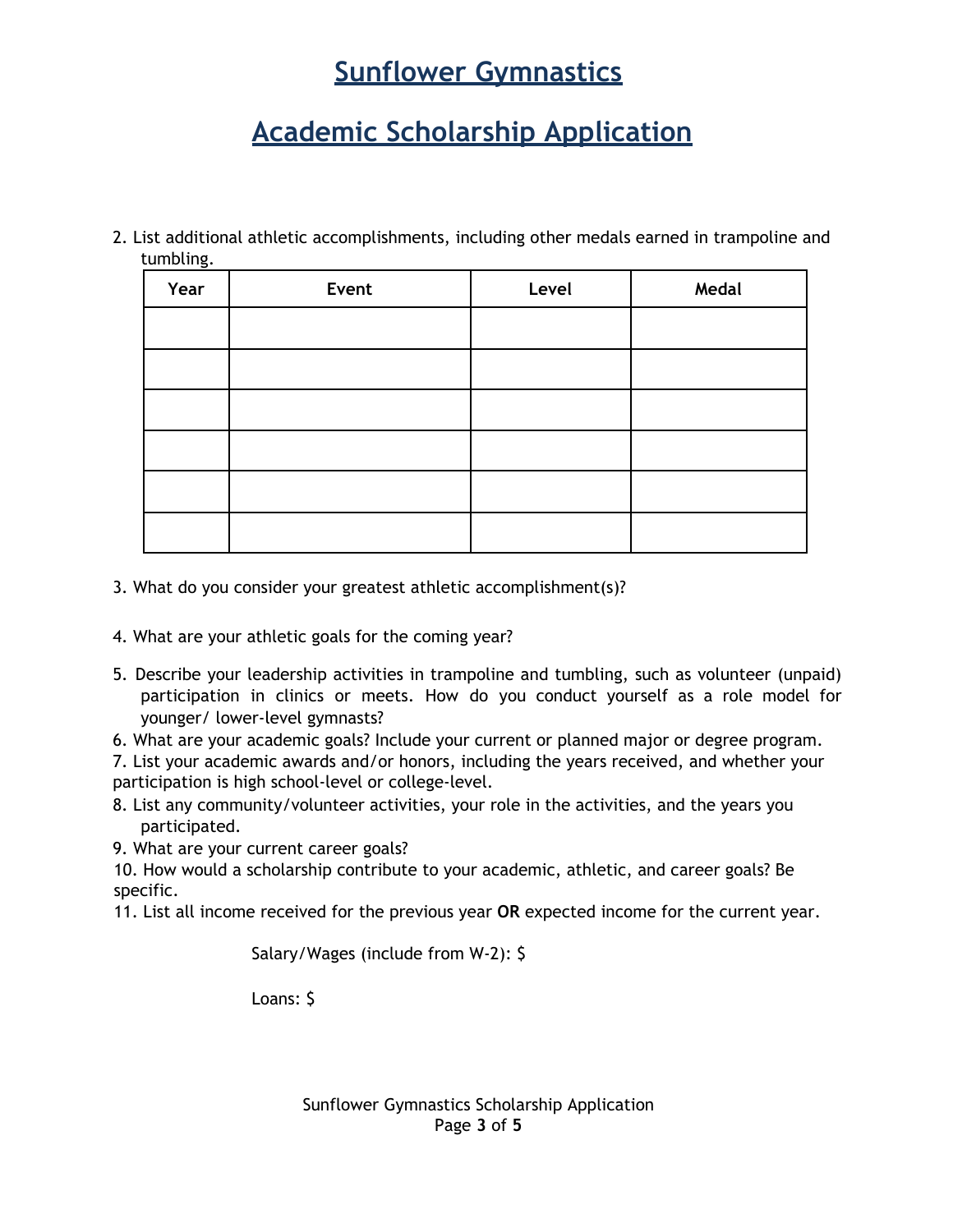## **Academic Scholarship Application**

Scholarships and/or grants: \$

• *List academic/athletic scholarship details:*

**Total Income: \$**

- 12. Are you: Currently attending college OR in HS, estimating college costs for next year?
- 13. If your college expenses are estimated, have you been accepted by the university?
- 14. How many credit hours are you or will you be enrolled per semester?

*Be sure to attach proof of full-time enrollment status and official university receipts showing your payments for tuition and fees. Application packets without these documents cannot be processed.*

15. Provide **annual** college and training expense details.

Tuition & Fees: \$ Books/Supplies: \$ Housing/Room & Board: \$ Cost of Living Expenses (e.g., utilities): \$ Training, Travel, & Competition Costs: \$ • *List details of these costs*:

**Total Expenses: \$**